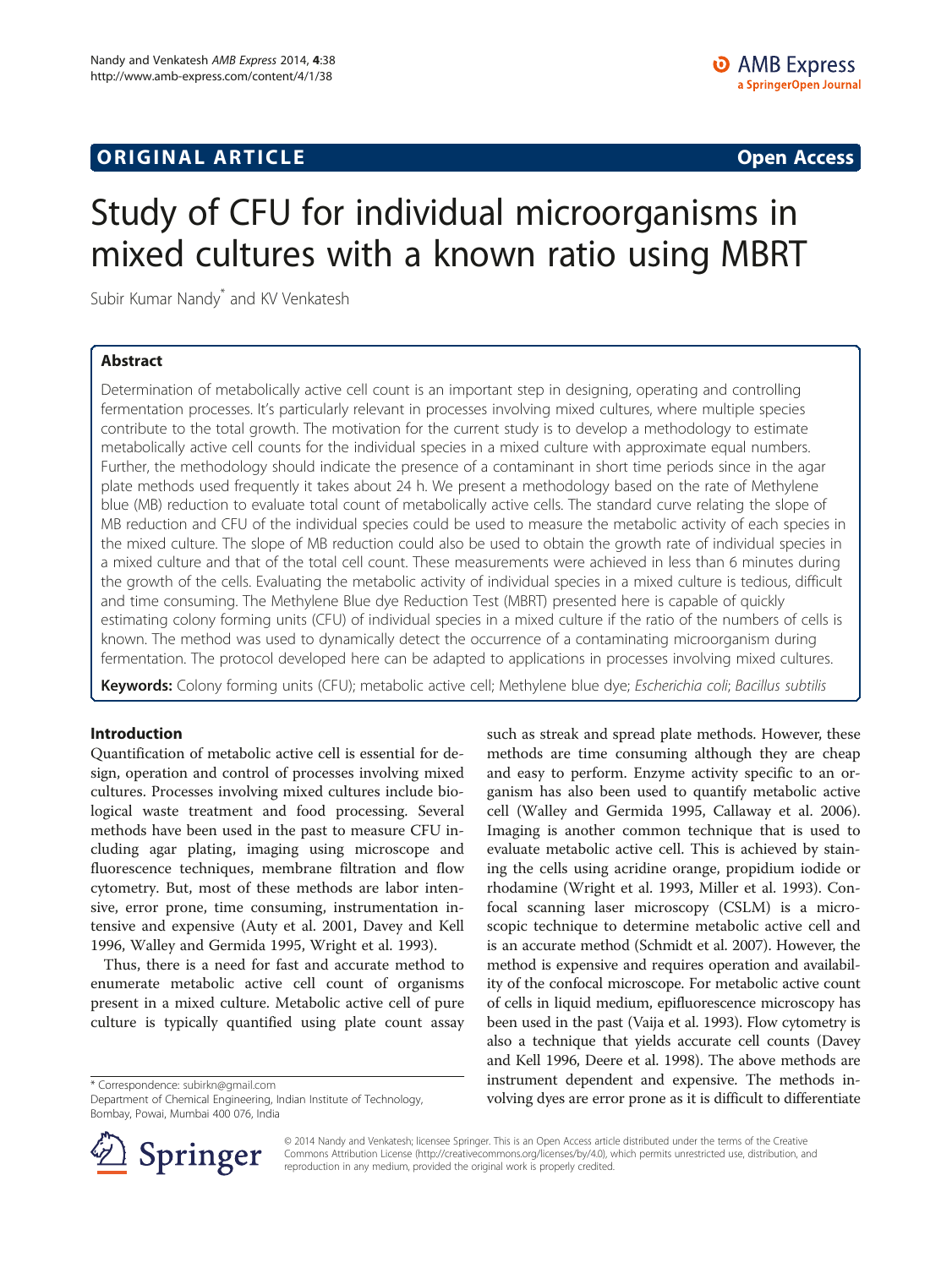live from dead cells (Schmidt et al. [2007\)](#page-6-0). Recently, our group has developed a protocol for fast estimation of cell count using the Methylene Blue Dye Reduction Test (MBRT) (Bapat et al. [2006](#page-6-0)). Methylene blue, a dye, is reduced by transmembrane reductases present on the cell membrane, which reduces methylene blue (MB) and thus the blue color disappears. The rate of disappearance of the color is correlated to the cell count of any aerobic organisms. This method can be used to obtain colony forming units in about 3 minutes (Bapat et al. [2006](#page-6-0)).

Although various methods exist for enumerating colony forming units or metabolic active cell for pure cultures, it is a difficult task to quantify metabolic active cell in a mixed culture. Since the individual metabolic active cell needs to be enumerated along with the total metabolic cell activity of a mixed culture. Agar plating using differential agar plates for specific organisms is commonly used to quantify metabolic active cell in mixed cultures. For example, MacConkey agar plates are commonly used to differentiate the number of Escherichia coli cells in a mixed culture (Fenlon and Wilson [2000](#page-6-0)). The bile salts and crystal violet dye presents in MacConkey agar inhibits the gram positive bacteria such as Bacillus subtilis. On the other hand phenyl ethyl alcohol agar plates are used to estimate gram positive organisms such as B. subtilis (DuTeau et al. [1998](#page-6-0)). Enzyme linked immunosorbant assay can be used to quantify specific organism in a biofilm or mixed cultures (Bauer-Kreisel et al. [1996](#page-6-0), David et al. [1995\)](#page-6-0). Terminal-Restriction fragment length polymorphism has also been used to specifically quantify cells in cultures containing more than two cultures (Schmidt et al. [2007\)](#page-6-0). Real time PCR based method has been used to enumerate Listeria monocytogenes in food samples at very high sensitivity (Schmidt et al. [2007\)](#page-6-0). A laser integrated microarray scanner was used to quantify and compare the biomass of Burkholderia cepacia G4 alone in presence of phenol degrading community of microorganisms (Callister et al. [2003](#page-6-0)). This method could detect upto  $10^3$ - $10^4$  cells ml<sup>-1</sup>. Hence, the methods are either expensive and accurate or cheap and error prone.

Here, we extend the MBRT to quantify metabolic active cells in mixed cultures. The method yields the total metabolic active cell and CFU of individual cells present in the mixed cultures. We have developed and standardized the method by monitoring and relating the dye reduction rate to the metabolic active cell count of E. coli and B. Subtilis. The MBRT test correlates with Colony Forming Units (CFU) up to a 1000 live cells as established by plating. Developed MBRT test is very simple, fast (200 s) and inexpensive as compared to available techniques. The protocol was also used to predict the presence of a contaminant during growth of pure culture.

## Materials and methods Microorganisms

Escherichia coli K12 (MTCC 1302) and Bacillus subtilis168trpC2 (Nandy et al. [2007](#page-6-0)) were used throughout the study. The E. coli K12 strain was obtained from MTCC, IMTECH Chandigarh, India and B. subtilis 168trpC2 was a gift from the lab of Prof. K.K. Rao, School of Biosciences and Bioengineering, IIT Bombay. Both of the strains were maintained on Luria broth agar slants. A loopful of the culture from the slant was subculture before each test and transferred into 100 ml of sterile Luria broth (Hi-media, Mumbai, India; Cat. No. M1245) and grown for 6 h at 37°C at 240 rpm. The 10% (v/v) of this seed was then added to 100 ml sterile Luria broth and grown for another 24 to 36 h for kinetic analysis.

## Chemicals

Luria broth, Luria agar (LA), MacConkey agar and Phenyl ethyl Alcohol Hiveg™ Agar (Hi-media, Mumbai, India) were used throughout the experiments to grow the organism, maintain culture on slant and for obtaining metabolic active cell count using spread plate method, respectively. Methylene blue dye was obtained from E. Merck, India.

#### Methylene blue dye reduction test

Methylene blue dye was prepared by dissolving 1 g of the dye in 100 ml double distilled water. This 1% dye was used throughout the study. Spectrophotometer was used to obtain the rate of disappearance of blue color at 700 nm for 200 s. Cuvettes containing metabolic active cells were used to get the rate of decoloration. Methylene blue is reduced by respiratory cells, and thus the rate of decoloration could be correlated to metabolically active cell counts.

During the time course measurement in a spectrophotometer, cuvettes were covered with a plastic lid to prevent fresh oxygen dissolution into the culture. In the dye reduction test dead bacterial cells were used as a negative control. The quartz cuvettes were used instead of plastic to minimize error caused by the adhesion of methylene blue dye over a period of time. Further, the MB dye concentration and the blue color intensity was also linear in the range of 0.1-1.0 g  $l^{-1}$  of methylene blue indicating that any concentration in this range can be used for the assay (Bapat et al. [2006\)](#page-6-0).

E. coli and B. subtilis were grown separately for 8 h in shake flasks at 240 rpm and at 37°C. The whole broth was centrifuged at 10,000 rpm (Remi C-24 centrifuge, India) (after 6–8 h of incubation). Cells from each culture flasks were resuspended in 10 ml PBS of pH 8. The cells were further either diluted or concentrated to yield various concentrations of initial cell number in PBS. The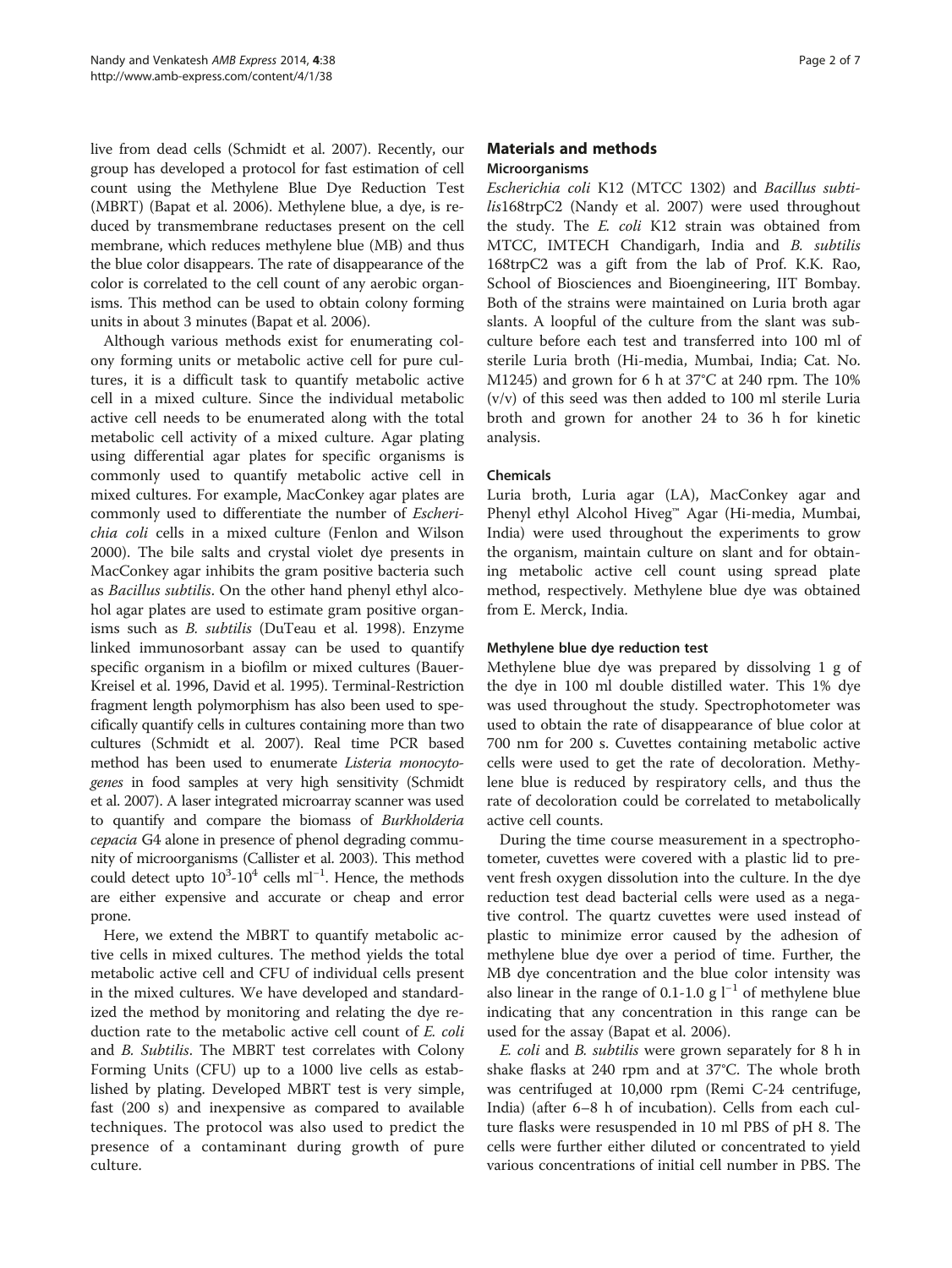cell number varied from  $10^{14}$ - $10^{2}$  cells/ml of both *E. coli* and B. subtilis. The test-tubes containing equal number of E. coli and B. subtilis were mixed in equal quantity (5 ml each) to obtain mixed culture of the two strains containing equal number of the metabolic active cells. The sample containing the highest cell number (i.e.  $10^{14}$  cells/ml) was diluted to various degrees using PBS as a diluent. The procedure thus yielded two ways of obtaining equal number of the two organisms but with different initial concentrations. Each of these tubes were used to obtain optical density (1 ml) using spectrophotometer (at 600 nm, Model V530, Jasco corporation, Japan), CFU using spread plate technique (0.1 ml) by incubating for 24 h at 37°C and rate of decoloration using MBRT. In the spread plate technique, at least 4 different dilutions were used to obtain an average colony forming units. The samples from the dilutions were also used to obtain individual colonies of E. coli and B. subtilis. Differential agar plates were used to differentiate the two organisms. MacConkey agar plate was used to quantify *E. coli*, while phenyl ethyl alcohol Hiveg<sup>™</sup> agar was used to quantify *B. subtilis*. Thus, the MBRT slope was related to the OD of mixed culture, CFU of mixed culture, CFU of E. coli in mixed culture and CFU of B. subtilis in mixed culture. MBRT could be linearly related to all of the above measurements. However, it should be noted that for measurements less than 1000 cells, the sensitivity of MBRT reduced resulting in a nonlinear relationship (below an OD of 0.05). The sample growth rate was evaluated by obtaining the slope of linear profile using the plot of CFU in the log scale. Similarly, slope of the profile obtained using the log of the MBRT slope also yielded the specific growth rate since the slope of MBRT was directly related to the CFU.

#### Growth experiments

E. coli and B. subtilis were separately grown in shake flask at 240 rpm and at 37°C. The cells  $(1\% \text{ v/v})$  of each of the organism were inoculated into another 100 ml sterile Luria broth and grown for 25 h. MBRT, total CFU, CFU of E. coli and CFU of B. subtilis were evaluated at regular intervals.

## Results

Firstly, we established a linear relationship between the optical density measurement (OD) and the MBRT slope obtained from a mixed culture of E. coli and B. subtilis. Figure 1a shows that the OD and MBRT slope demonstrated a linear relationship. It should be noted that the cells used for establishing the linearity were obtained from the exponential growth phase. This ensures that all the cells were metabolic active in the broth. Thus, an experiment was performed where both E. coli and B. subtilis were inoculated in Luria broth. Measurement of both OD and MBRT were performed during the course of the



experiment. Figure 1b shows the profiles of OD and the equivalent OD obtained from MBRT using the linearity from Figure 1a. The OD measured from the spectrophotometer matched the MBRT until the end of the exponential growth phase. Beyond which the two ODs do not match, since MBRT is related to the metabolic active cells, while OD measures the turbidity. It was observed that by the end of 20 h, the OD equivalent obtained from MBRT was very small (indicating less than 1000 metabolic active cells).

symbol represents actual OD measured.

A standard curve between log of MBRT slope and log of total CFU was obtained by considering mixed cultures of E. coli and B. subtilis (See Figure [2](#page-3-0)a). Similarly, the standard curve of log MBRT slope for mixed cultures versus log of CFU of E. coli cells alone (See Figure [2](#page-3-0)b) and log of MBRT slope for mixed cultures versus log of CFU of B. subtilis cells alone (See Figure [2c](#page-3-0)) were also obtained. It was interesting to note that the MBRT slope for the mixed culture was linearly related to not only the CFU of mixed culture but also to the individual CFU of E. coli and *B. subtilis* cells. Both microorganisms were diluted and spread onto selective solid media for determination of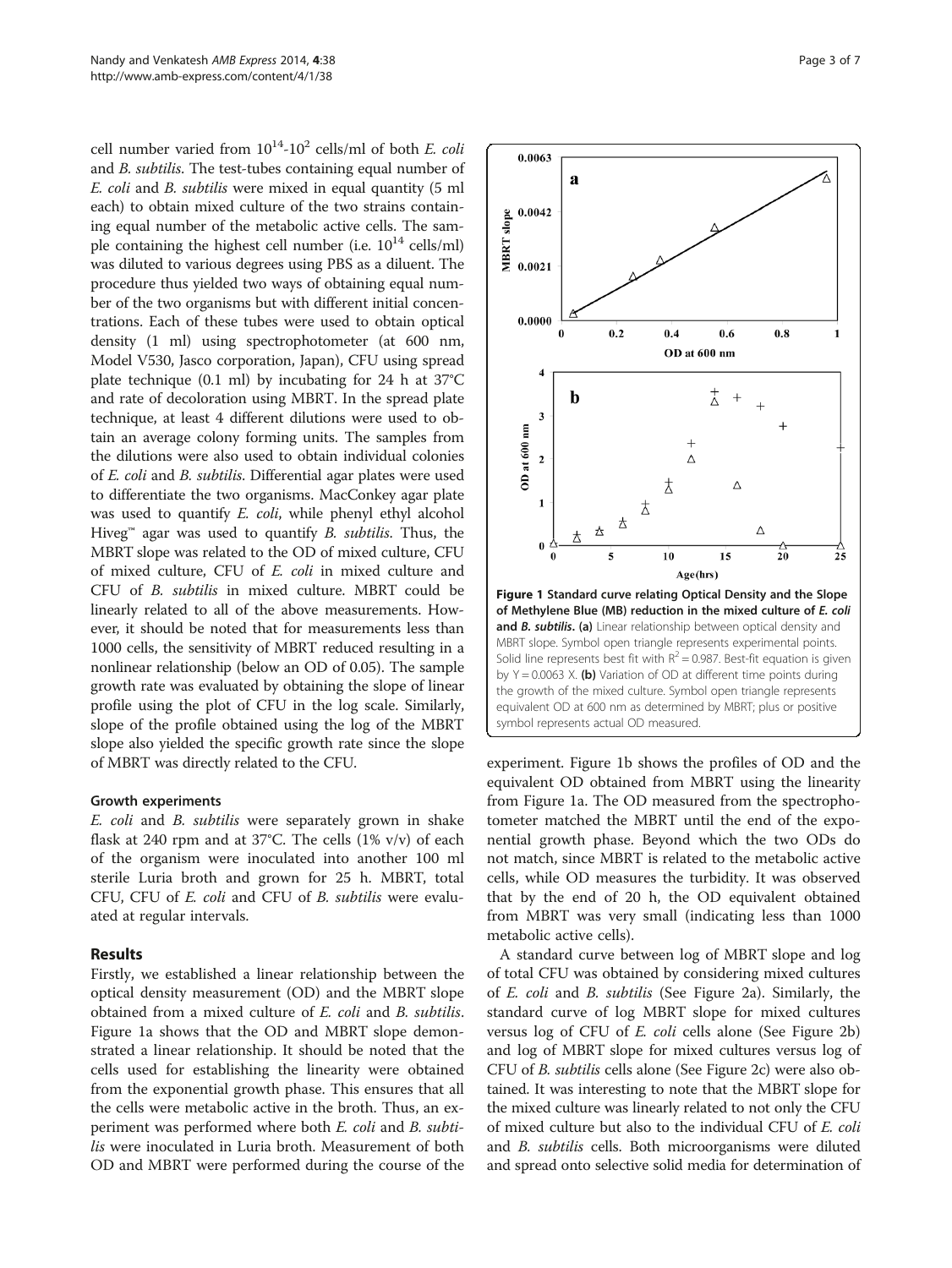<span id="page-3-0"></span>

individual CFUs and to correlate these to MBRT mixed slope as discussed in Methylene blue dye reduction test in Materials and methods. Thus, the slope of MBRT obtained from a mixed culture can be directly used to estimate not only the total CFU but also the individual CFUs. These standard curves were used to determine the CFUs during the growth of E. coli and B. subtilis in a mixed

culture. Once standard curves for individual microorganism are available relating MBRT slope and plate technique, and then there is no need to use the plate method in future experiments.

Figure 3a shows the estimate of CFU obtained from measuring the slope of MB reduction and using the standard curve (Figure 2a). The figure also compares the estimate with the experimental measurement using agar



Figure 3 Comparison of CFU obtained through MBRT and that obtained through direct measurement from agar plate method. (a) Symbol open circle represents data obtained from agar plate method. Continuous line represents equivalent CFU determined by MBRT. Maximum error in the estimation was 18%. (b) Effect of different initial concentration of total cell count on the growth of mixed culture. Solid line (CFU equivalent from MBRT) and the symbol open triangle (data from agar plate method) are for an initial cell concentration of 10<sup>4</sup> cells/ml. Dashed line (CFU equivalent from MBRT) and the symbol open circle (data from agar plate method) is for an initial cell concentration of  $10^2$  cells/ml. It can be seen that the MBRT is able to predict the effect of initial cell concentration. (c) Fraction of individual species to total metabolic active cell count for the mixed culture of E. coli and B. subtilis. Symbol open triangle and open circle represent E. coli and B. subtilis respectively.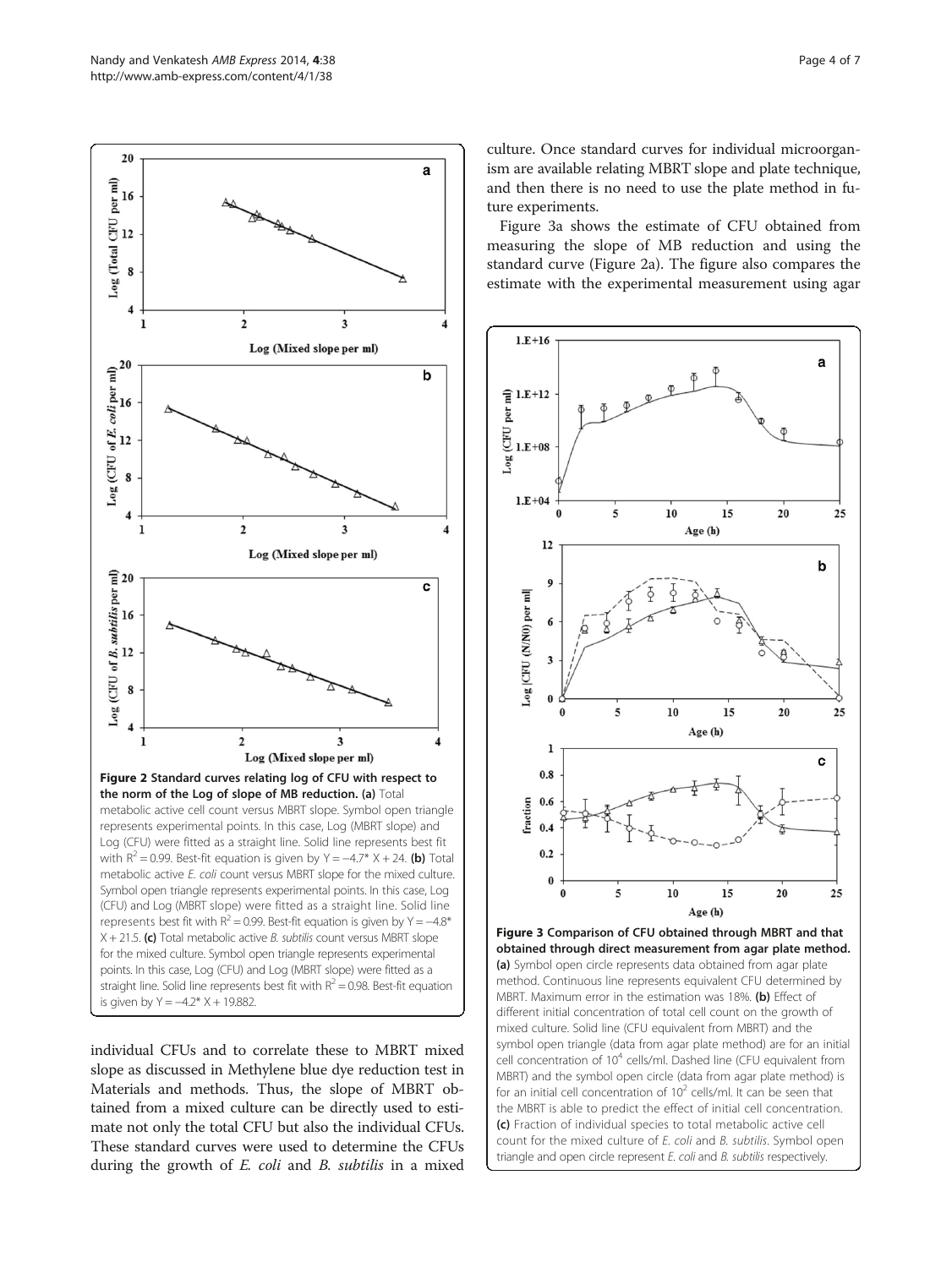<span id="page-4-0"></span>plates. MBRT could estimate the total CFUs in a mixed culture. The maximum error observed was about 18%. The slope of MB reduction was also used to estimate the individual CFU's for E. coli and B. subtilis (using Figure [2](#page-3-0)b and [2c](#page-3-0), respectively). Figure [3b](#page-3-0) shows the time profile of the total number of metabolic active cells obtained using MBRT at various time points for two different initial concentration of total cell count with almost equal number of the two cells. The figure also compares the normalized total number of cells (N/N0) with that obtained through the plate count method. In the case of an initial cell count of  $10<sup>4</sup>$  cells/ml (solid line), the cell number increased to  $10<sup>9</sup>$  cells/ml in about 14 h. This resulted in a growth rate of 0.65  $h^{-1}$  which could be obtained directly through the measurement using MBRT. In the case of an initial cell count of  $10^2$  cells/ml (dashed line), the cell number increased to  $10^9$  cells/ml in about 12 h, indicating a faster growth rate at lower initial concentration of cells. The cell number decreased to  $10^5$  cells/ml at t = 25 h. This resulted in a growth rate of 0.70 h−<sup>1</sup> . After a stationary phase of 5 h, the cell count decreased to  $10^5$  cells/ml at t = 25 h, which was the same as observed in the case of initial concentration of  $10^4$  cells/ml. The mixed culture resulted in a death rate constant of 0.56  $h^{-1}$ . Figure [3](#page-3-0)c shows the comparison of the estimates of CFU obtained from MBRT and from agar plates for an initial metabolic active count of  $10<sup>4</sup>$  cells/ml. The data is presented as a fraction of total CFU. It is clear that the MBRT of a mixed culture could predict the CFU of individual microorganism. Although the initial cell count for E. coli and B. subtilis were almost equal, E. coli demonstrated a higher growth rate as compared to *B. subtilis*. The fraction of *E. coli* in the population was higher upto 17 h and later B. subtilis had a higher fraction of cells. It should be noted that since the total cells count increased with time, the count of both E. coli and B. subtilis increased with time, which was correlated well by MBRT.

Figure 4 shows the metabolic active cell count of E. coli and B. subtilis in the mixed culture. Figure 4a represents the metabolic active cell count of only E. coli (solid line) as obtained from MBRT, with a growth rate equivalent of 0.31 h−<sup>1</sup> (for an initial total metabolic active cell count of  $10<sup>4</sup>$  cells/ml). Similarly, the metabolic active cell count for B. subtilis (dashed line) with a growth rate of 0.35  $h^{-1}$ . When the initial cell count was kept at  $10^2$  cells/ml, the growth rate of E. coli alone in the mixed culture was 0.34  $h^{-1}$  (see solid line Figure 4b) and 0.37  $h^{-1}$  for the B. subtilis. All mixed culture experiments were performed in triplicate.

Further, in a 100 ml flask where only B. subtilis had grown (approximately  $10^3$  cells), around 500 cells of E. coli were introduced at  $t = 6$  h. This experiment was conducted to determine the effect of a contaminant on the MBRT slope. MBRT was used to measure



8

(ON/N) 80<sup>-</sup>

**Log (N/N0)** 

obtained through direct measurement from agar plate method for E. coli and B. subtilis. (a) Metabolic active cell count of E. coli (open triangles) and B. subtilis (open circles) for initial total metabolic active count of  $10^4$  cells. (b) Metabolic active cell count of E. coli (open triangles) and B. subtilis (open circles) for initial total metabolic active cell count of  $10^2$  cells.

the slope of decoloration in the two flasks. Figure 5 shows the value of slope of decoloration with time for the two cases. It can be seen that the slope of MBRT deviated at the point of inoculation of  $E$ . coli (at t = 6 h) where OD change due to the addition of E. coli is negligible. The increase in the slope indicated that



of the slope indicated that the cell number had indeed increased. This method can be used to monitor cell growth of pure cultures. The arrow shows the addition of  $E$ . coli in the growth of  $B$ . subtilis as a contaminant.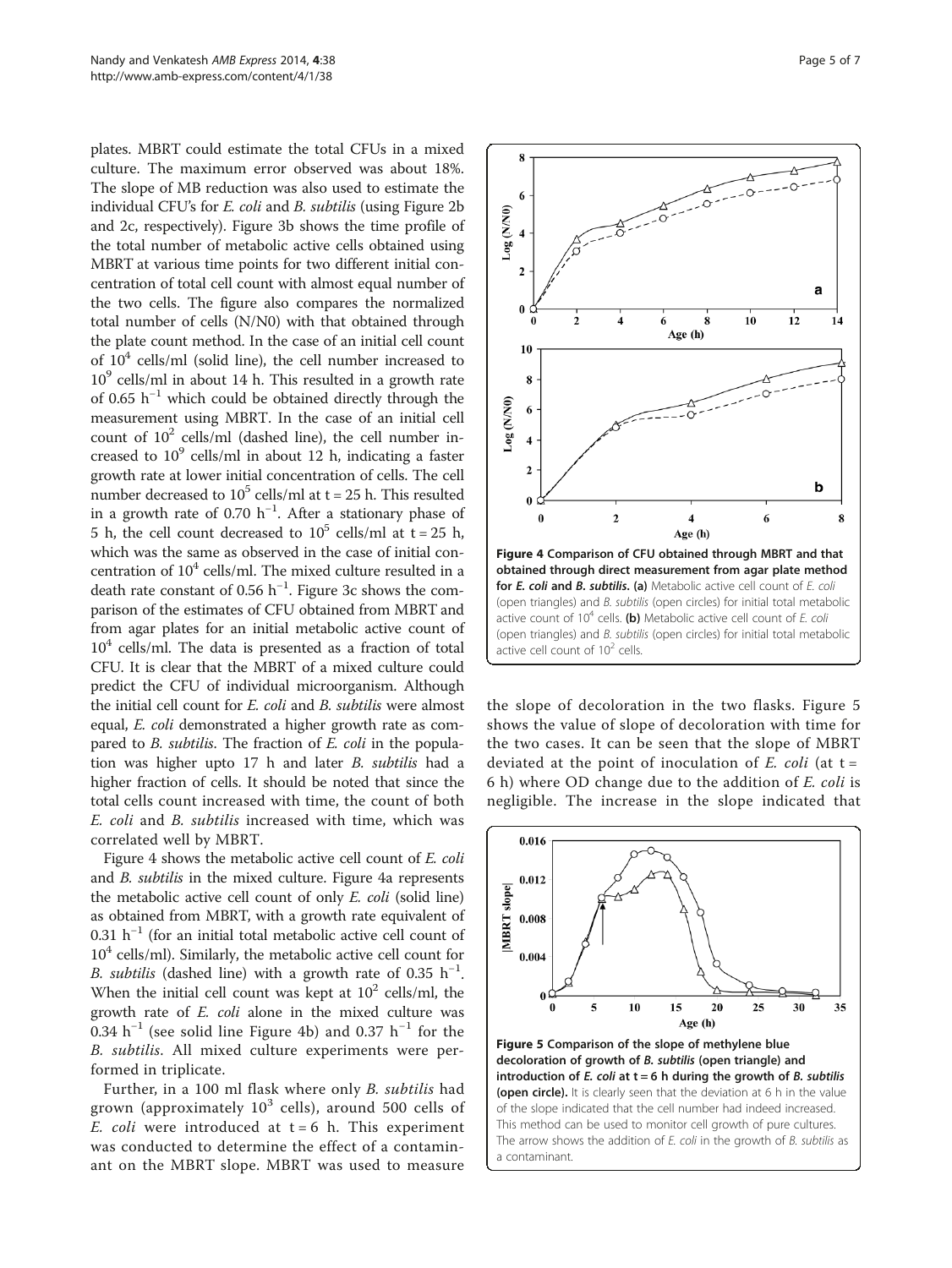higher number of metabolic active cells were present beyond 6 h. There is a difference in MBRT slope before and after addition of E. coli cells but there is not any difference in OD change. Thus, MBRT can be used to monitor contamination of a fermentation process without making plate count. Thus, the method can be used for online measurement of numbers of metabolically active cells indicating contamination in case of deviation from the normal profile.

#### **Discussion**

Four different methodologies were used to determine the CFU in the mixed culture. Firstly, CFU was obtained using MBRT and the standard curve relating slope of MB reduction and CFU of mixed culture which was termed as protocol 'A'. Secondly, the individual CFU of E. coli and B. subtilis were obtained using the slope of MB reduction of mixed culture and these CFUs were added to obtain total CFU count, termed as protocol 'B'. Thirdly, the CFUs of E. coli and B. subtilis were used to obtain the MBRT slopes from pure cultures and the slopes were added to obtain the net MBRT slope for the mixed culture. This was further used to estimate total CFU and was termed as protocol 'C'. The fourth method used the measurement of the slope of MB reduction in a mixed culture and used the slope directly in the standard curve of the pure cultures to obtain the CFUs of E. coli and B. subtilis, which was then added to yield the total CFU. Figure 6 shows the comparison of the estimate of CFU obtained from the above protocol.

It is clear from the figure that all the four protocol can be used to estimate the CFUs within the error (Maximum 12%). This indicated that the standard curves from pure culture could be used to obtain the total CFU (protocol 'D'), using slope of MB reduction slope from a mixed culture, demonstrating the utility of the methodology. The reason for the applicability of MBRT slope of mixed culture using standard curves of pure culture may be due to the dominance of one microorganism over the other at any given time (See Figure [3](#page-3-0)a).

The above experiments demonstrated that MBRT can be used to quantify not only the total cell count but also the individual CFUs of different organisms in the mixed culture (Nandy et al. [2007,](#page-6-0) Nandy et al. [2008,](#page-6-0) Nandy and Venkatesh [2008](#page-6-0), Nandy and Venkatesh [2010](#page-6-0)) with approximately same known initial cell concentration. Thus, the next step was to use the methodology to monitor fermentations which is exhibited in Figure [5](#page-4-0).

We have presented here a methodology for quantification of metabolic active cell in mixed culture using Methylene Blue dye Reduction Test (MBRT). The slope of the rate of reduction of Methylene Blue was correlated to the metabolically active cell count. This was compared to CFU obtained using agar plate method to



demonstrate the utility of the test. Further, starting from the approximately same initial cell concentration of different species, the MBRT was also used to quantify the metabolically active cell count for the individual cells in a mixed culture, of *E. coli* and *B. subtilis*. It was noted that the standard curve relating the slope of MB reduction and CFU for the individual cells could be used to